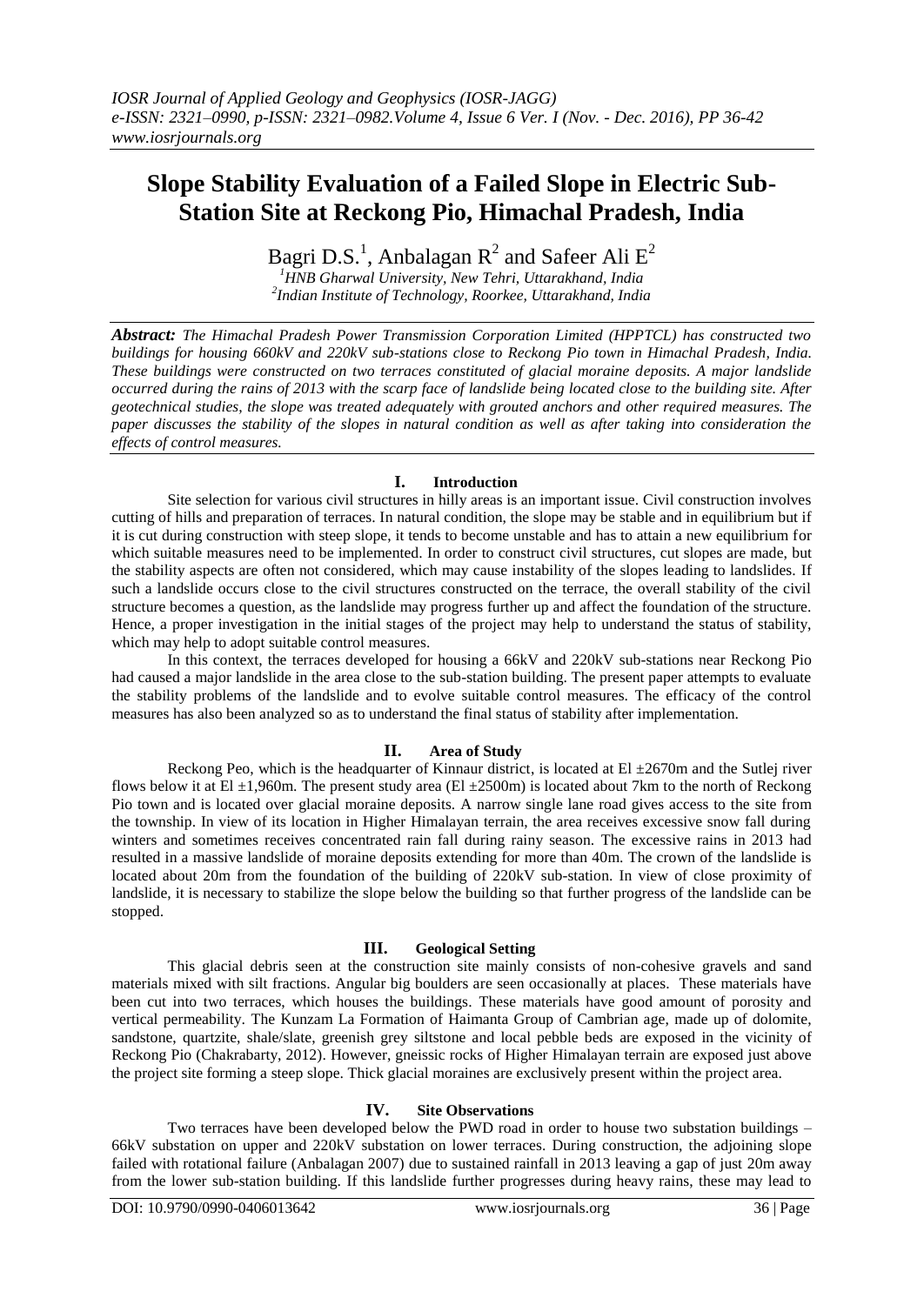substantial damage to the foundation of the sub-station building. The landslide extends for a height of 40m below the crown with an average width of about 25m. Near the crown area, the slope of the landslide is steep (about 65º) and gradually decreases to about 45º in lower levels. The landslide extends up to the PWD road, which is present at a height of about 40m below. If the landslide is not treated, any boulder detached from the head of landslide may roll down and cause damages at road level.

Since a stream course is present in the centre of the landslide area, there may be more erosion and instability during rainfall in addition to creating difficulties to implement control measures. In order to understand the nature of instability and to evolve appropriate control measures, detailed geological mapping and stability analysis were carried out. A geological map (Fig 1) of the area showing various civil structures, extent of landslide and the type of material exposed area have been prepared on a detailed topographical map of scale 1:1000. A section (Fig 2) across the landslide has also been prepared and this has been used for stability analysis.



## **V. Geotechnical Studies**

#### **5.1 Mechanical Sieve Analysis**

The soil sample of debris materials were collected after removing the boulders. The mechanical sieve analysis carried out indicates that coefficient of uniformity  $(C_u)$  and coefficient of curvature  $(C_c)$  are 112.5 and 0.39 respectively. The slope material has been classified as poorly graded gravel (GP) based on uniformity coefficient as determined from semi-log graph. On mixing with water, no thread could be formed, which implies non-plastic nature of the sample.

#### **5.2 Light Compaction Test**

This laboratory test was performed for a specified compaction effort, to find out the relation between dry density and moisture content of the soil. Both the parameters were plotted (Fig. 3) in order to find the optimum moisture content. From the curve, the values of maximum dry density and optimum moisture content are obtained as 1.893 g/cm3 and 13.26% respectively.

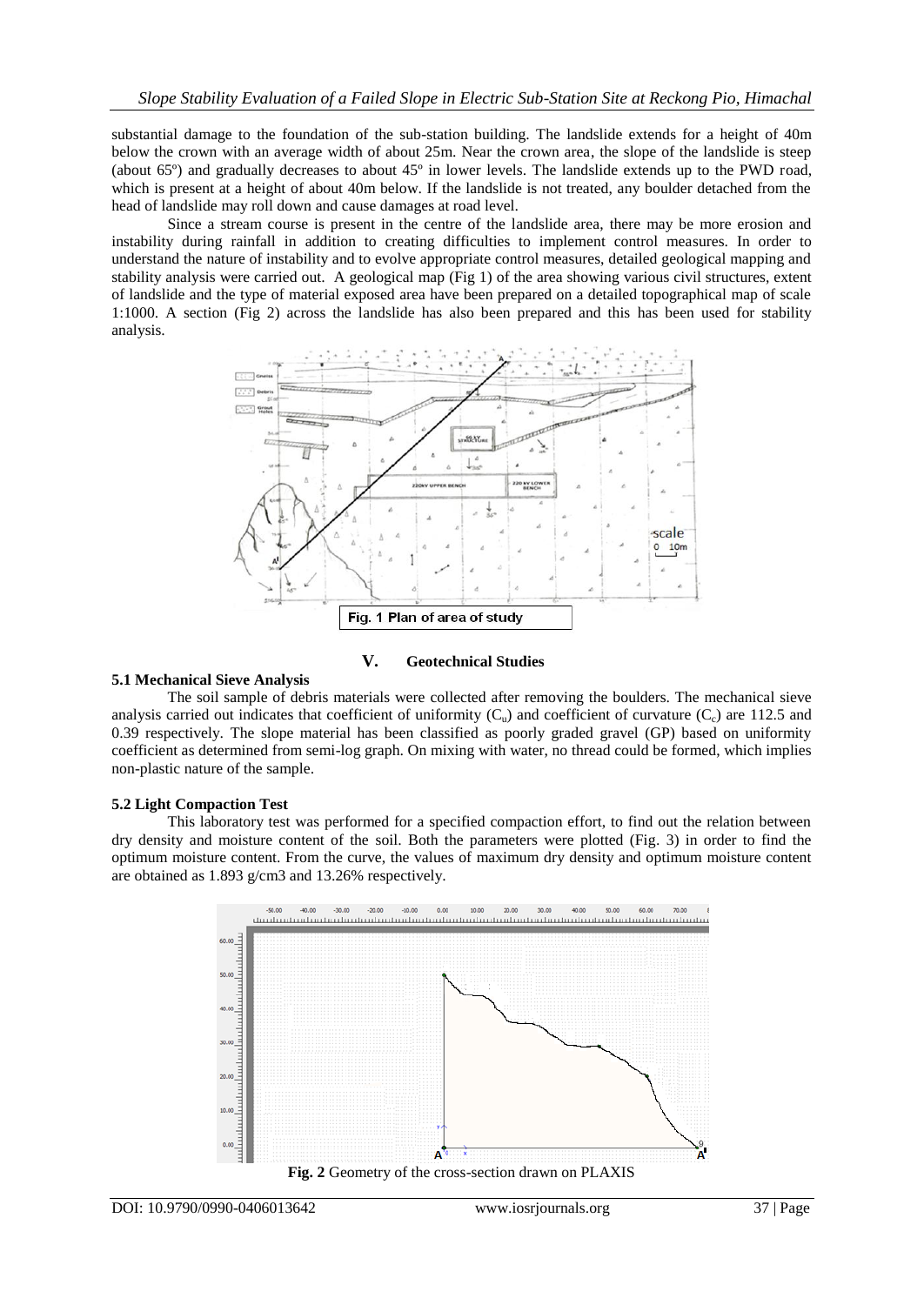## **5.3 Direct Shear Test**

In order to carry out direct shear test, samples devoid of boulders were collected and the tests were carried out in dry condition. From the test the following values have been obtained.

- Cohesion - 73.9 kN/ $m^2$  and Internal angle of friction - 22.11°.

## **5.4 Triaxial Test**

The triaxial test on the soil sample under consolidated drained condition was carried out. Based on the test, the Mohr's circles at failure were plotted and the results indicate the following values

- cohesion - 100 kN/m<sup>2</sup> and internal angle of friction -  $22^{\circ}$ .

From the stress-strain curve, the values of Young's Modulus has also been derived, which is 2700 kN/m<sup>2</sup>.



**Fig. 3** Curve between Dry density and Water Content in percent

## **VI. Stability Analysis**

The software PLAXIS was used for simulation of both dry and saturated conditions of stability. The software PLAXIS is a finite element program for geotechnical applications, in which soil models are used to simulate the soil behavior. The properties used for this slope are elasto-plastic in nature and hence, the material properties are based on Mohr-coulomb yield/strength criterion. Mohr-Coulomb model is used as a first approximation of soil behaviour in general (Brinkgreve. RBJ, 2001). The model involves the following parameters, namely the dilatancy angle (ψ), the friction angle (ϕ), the cohesion (c), Poisson's ratio (ν) and Young's modulus (*E*).

#### **6.1 Slope stability analysis in dry and saturated conditions - without reinforcement**

The slope stability analysis has been carried out using PLAXIS for dry as well as saturated conditions using the material properties indicated in Table 1.

| <b>Table 1.</b> Material I Toperties used for analysis |       |                     |  |  |
|--------------------------------------------------------|-------|---------------------|--|--|
| Parameter                                              | Name  | Moraines (dry)      |  |  |
| <b>Material Model</b>                                  | Model | Mohr-Coulomb        |  |  |
| Type of material behaviour                             | Type  | Drained             |  |  |
| Soil unit weight                                       | Y     |                     |  |  |
| Young's modulus                                        | E     | $7.2 \times 10^{6}$ |  |  |
| Poisson's ratio                                        |       | 0.3                 |  |  |
| Cohesion                                               | C     | 100                 |  |  |
| Friction angle                                         | Φ     | $36^{\circ}$        |  |  |
| Dilatancy angle                                        | Ψ     | $2^{\circ}$         |  |  |

**Table 1.** Material Properties used for analysis

Initially, simulations have been done to find out the displacement behavior in both horizontal and vertical directions.

#### **6.1.1) Horizontal displacement**

From the Fig 4, the contours indicate the varying values of horizontal displacement in different locations of the cross-section. The values at the critical points are mentioned in the Table 2 below.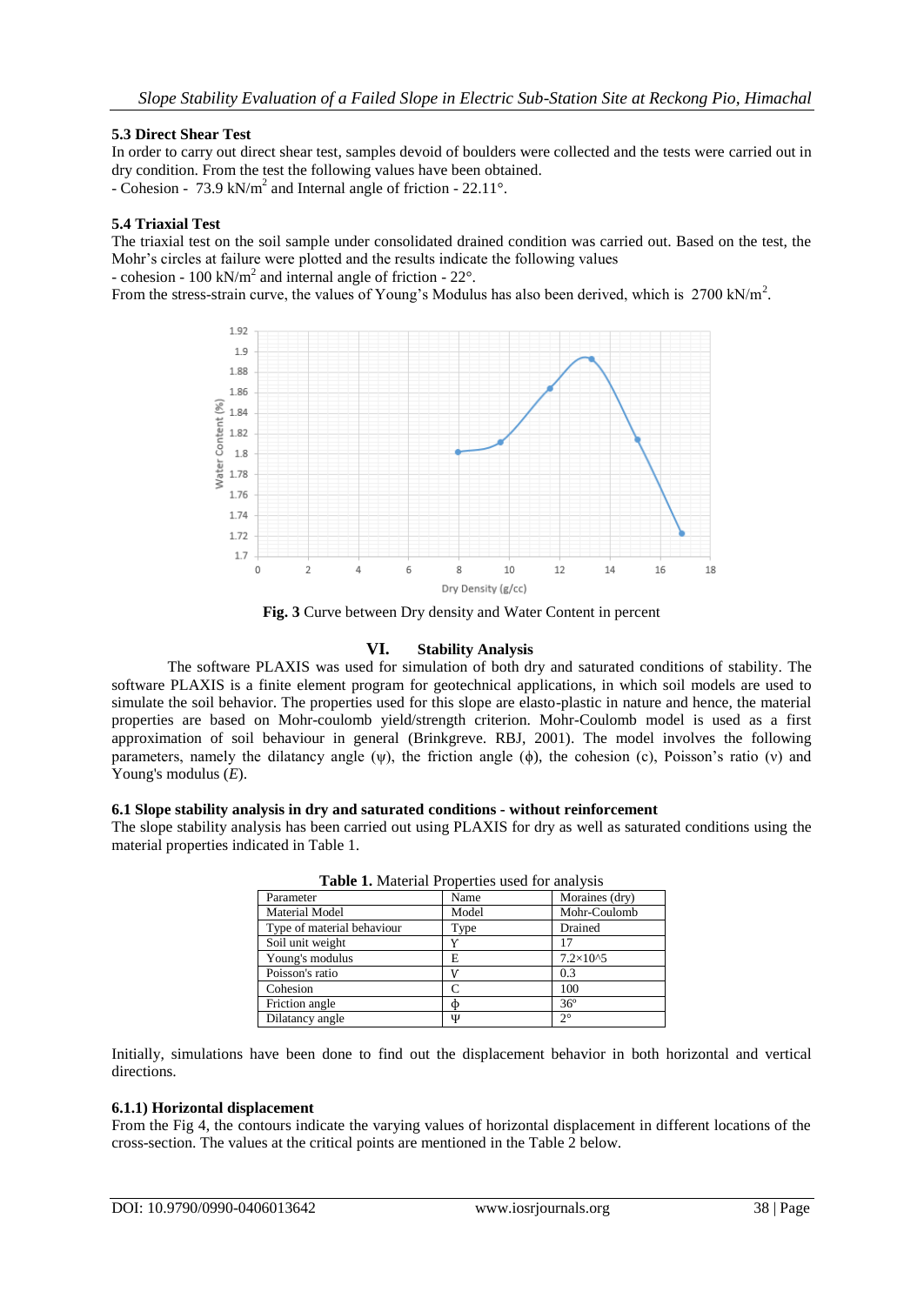



**Fig 4.** Horizontal displacement contours for dry slope mass without reinforcement

## **6.1.2) Vertical displacement**

From the Fig 5, the contours indicate the varying values of vertical displacement in different locations of the cross-section. The values at the critical points are mentioned in the Table 3 below.



**Fig 5** Vertical displacement contours for dry slope mass without reinforcement

**Table 3.** Vertical displacement observed from contours corresponding to these points

| -<br> |  | ۰ | ۰ |
|-------|--|---|---|

#### **6.1.3 Calculation of FOS**

The factor of safety under dry condition using the section given in Fig 2 has been calculated. The material properties indicated in Table 1 have been used for the analysis. The analysis has been carried out for dry as well as saturated conditions. The analysis indicates that the factor of safety for dry condition without reinforcement is 1.57 and hence the slope is stable. However, the factor of safety in saturated condition without reinforcement is 0.92. This indicates that the slope becomes unstable under saturated condition.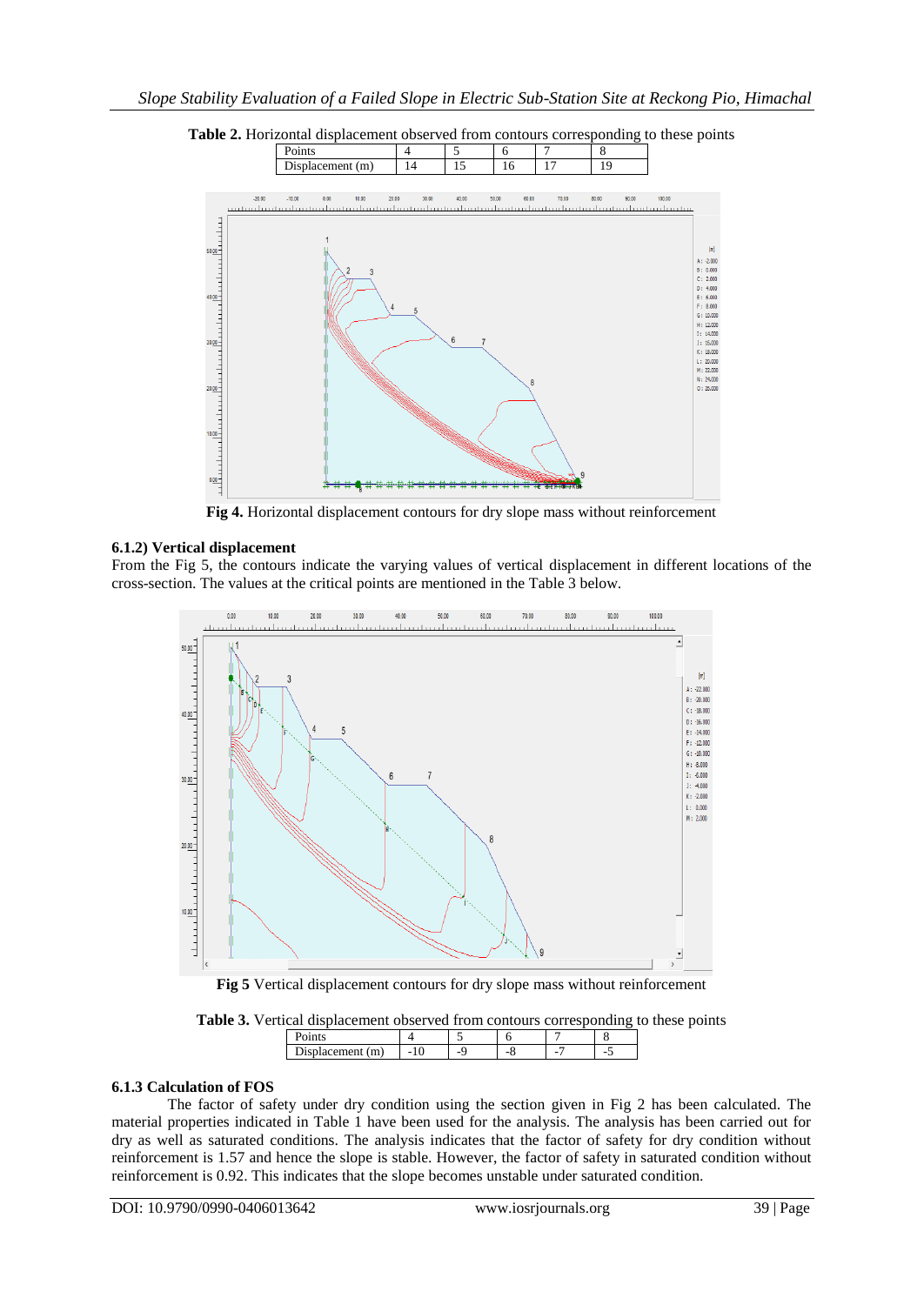## **VII. Control Measures**

Based on observations and investigations at the site, the following control measures are implementing for stabilization of the slope above the crown of the existing landslide.

#### **7.1 Stabilization of slope above crown of the existing landslide**

The near vertical landslide scar seen on the south-western side of lower terrace is visibly unstable. The scarp faces is very steep ( $>65^{\circ}$ ) close to the crown of the landslide and then gradually flattens further down. This area forms almost the crown portion of a stream, which flows further downstream towards southeast. The unstable area lies about 20m from the edge of 220 kV building. It is essential that this unstable zone below should not progress further up so that the stability of 220 kV terrace is not adversely affected. For that purpose, the following measures had been implemented.

- 1. A series of NX size (55 mm) drill holes running up to a depth of 20m have been drilled into the slope mass at right angles to the slope surface. The holes were spaced at 2m c/c in either direction and staggered. The bottom most row starts at about 5m away from the landslide scarp face. Similarly, five rows of holes were drilled above the crown area of the landslide between 220 kV building and the unstable zone.
- 2. The perforated GI pipes of 30mm diameter were inserted into the hole and grouted using cement-sand slurry. These pipes project out of the slope surface by about 100mm-150mm. After grouting, the projecting ends of the pipes were tied to each other by angle sections through welding.
- 3. The drill holes were drilled using pneumatic drilling machine, so that no water was used for drilling purpose.

#### **7.2 Stabilization of active landslide**

The near vertical landslide scarp face present in the crown area of the stream needs to be treated so that its shear strength improves and the erosion is minimised. This area had been treated using the following measures.

- 1. A series of 40mm dia holes were drilled nearly perpendicular to the steep slope face for a depth of 5m at 1.0m-1.5m spacing in either direction in a staggered pattern. These holes were inserted with 25mm dia steel bars. These steel anchors were hammered into the soil for a depth of about a meter. Later these holes filled with cement water slurry.
- 2. The anchor heads were provided with 20cm x 20cm bearing plates by welding. These measures were extended for a depth about 25m from the top of the landslide.
- 3. In order to prevent erosion and increase stabilization of the entire scarp face, a layer of polymer mesh was spread on the entire slope from the crown to a depth of about 50m below. This wire mesh was tied to the projecting anchor heads on the top 25m. Further down, the wire mesh was stitched to the ground with the help of 2m deep dry anchors.
- 4. Presently, bio-stabilisation measures by means of suitable grass/ plants on the entire surface including the barren stream slopes are under way by spraying seeds on the slope.

#### **VIII. Slope Stability Analysis in Dry And Saturated Conditions –With Rein forcement**

In order to improve the stability of the slope, the major treatment carried out at the site includes a series of 20m deep grouted anchors, which form a subsurface barrier preventing the progress of the landslide towards upslope. In order to estimate the efficacy of the treatment, it is essential to carry out stability analysis with the reinforcements in place under dry and saturated conditions. For that purpose, the PLAXIS software has been used with the same material properties. The properties of the grout used in the analysis are given in the Table 4. In addition, the properties of the anchor rod and the subsurface RC wall are given in the Tables  $5 \& 6$ . Since a subsurface reinforce wall been created just above the crown of the landslide, the analysis has been done considering this as a RC wall.

|                            |       | <b>THOIC</b> TO OTOUR proportion and to a matrix in the v | and saturated continuons |         |
|----------------------------|-------|-----------------------------------------------------------|--------------------------|---------|
| Parameter                  | Name  | Grouted material (Dry                                     | Grouted material (wet    | Unit    |
|                            |       | condition)                                                | condition)               |         |
| <b>Material Model</b>      | Model | Mohr-Coulomb                                              | Mohr-Coulomb             |         |
| Type of material behaviour | Type  | Drained                                                   | Drained                  |         |
| Soil unit weight           | v     | 25                                                        | 26                       | kN/m3   |
| Young's modulus            | E     | $2.1 \times 10^{27}$                                      | $2.1 \times 10^{4}$      | kN/m2   |
| Poisson's ratio            |       | 0.2                                                       | 0.2                      |         |
| Cohesion                   | C     | 12000                                                     | 10800                    | kN/m2   |
| Friction angle             |       | $45^{\circ}$                                              | $40^\circ$               | $\circ$ |
| Dilatancy angle            | Ψ     | $2^{\circ}$                                               | $2^{\circ}$              | $\circ$ |

**Table 4.** Grout properties used for analysis in dry and saturated conditions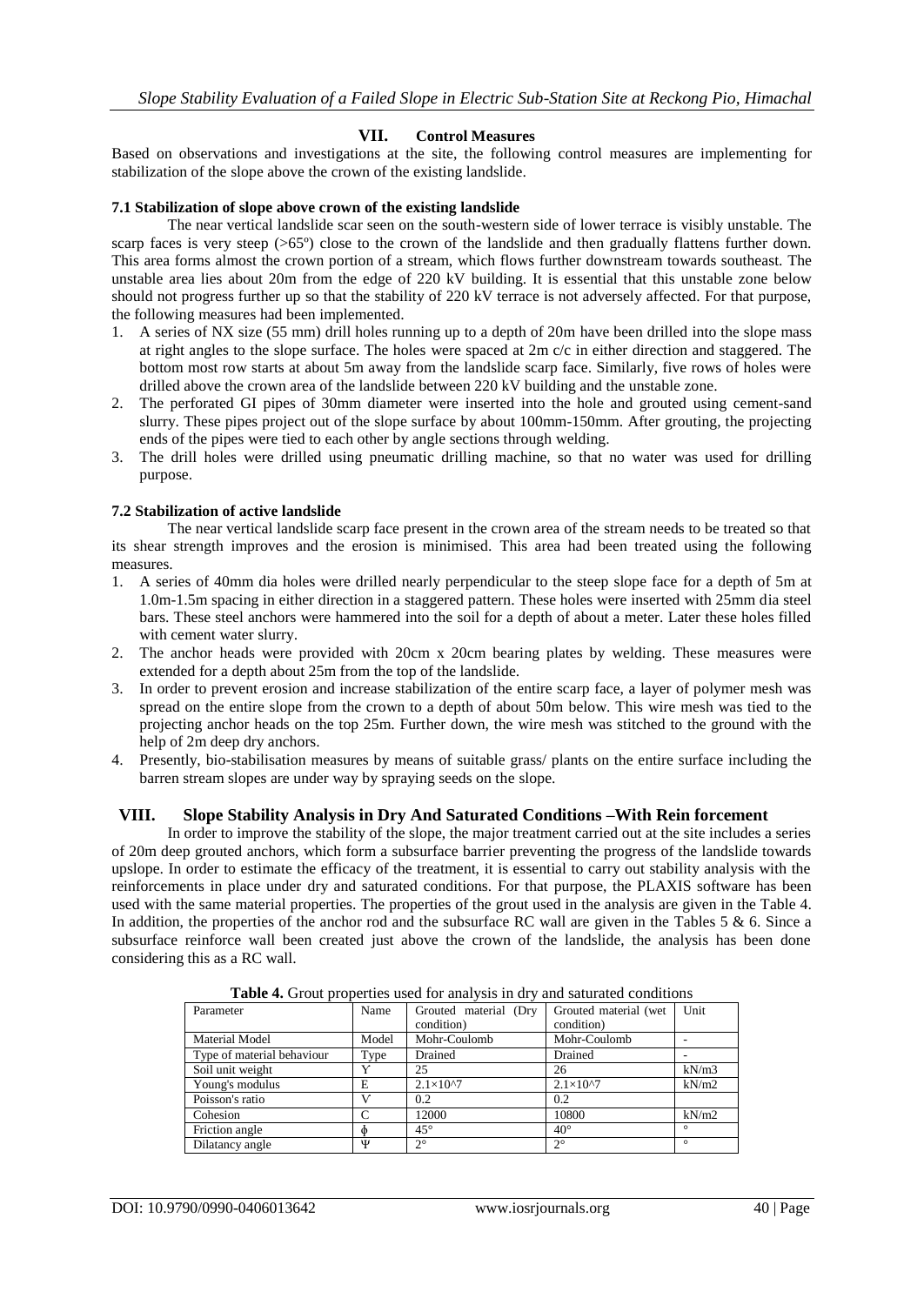| Parameter            | Name                 | Value          | Unit |
|----------------------|----------------------|----------------|------|
| Type of behaviour    | <b>Material Type</b> | Elasto-plastic |      |
| Normal stiffness     | EA                   | 36926.4        | Kn   |
| Spacing out of plane | LS.                  | 2.5            | M    |
| Maximum force        |                      | 1.10^15        | kN   |

**Table 5.** Anchor rod properties

| Parameter            | Name          | Value          | Unit |
|----------------------|---------------|----------------|------|
| Type of behaviour    | Material Type | Elasto-plastic |      |
| Normal stiffness     | EA            | 36926.4        | Кn   |
| Spacing out of plane | Ls            | 2.5            | М    |
| Maximum force        |               | 1.10^15        | kN   |
|                      |               |                |      |

| Parameter            | Name | Value                  | Unit   |
|----------------------|------|------------------------|--------|
| Normal stiffness     | EA   | $1.05\times10^{27}$    | kN     |
| Flexural rigidity    | EI   | $2.1875 \times 10^{6}$ | kNm2/m |
| Equivalent thickness |      | 2.5.0.5                | М      |
| Weight               | w    | 62.5, 12.5             | kN/m/m |
| Poisson's ratio      |      | 0.2                    |        |

### **Table 6**. RC wall properties

The software indicates the extent of horizontal and vertical displacements after incorporating the effects reinforcements within the slope for dry condition. The points 4-8 seen in the slope geometry (Fig. 6) has been used for further displacement analysis. These are critical points in the analysis and the values of displacement are critical in determining the overall safety. The horizontal displacements deciphered from the figure are given in the Table 7. The vertical displacements have also been understood from Fig. 7 and are included in Table 7.





**Fig 6** Horizontal displacement contours for dry slope mass with reinforcement

**Table 7.** Horizontal and Vertical displacements observed from contours corresponding to these points in dry condition with reinforcement

| Horizontal | Point            |        |         |         |         |         |
|------------|------------------|--------|---------|---------|---------|---------|
|            | Displacement (m) | 0.07   |         |         |         |         |
| Vertical   | Point            |        |         |         |         |         |
|            | Displacement (m) | $-0.2$ | $-0.04$ | $-0.04$ | $-0.04$ | $-0.04$ |

Vertical displacement



**Fig 7** Vertical displacement contours for dry slope mass with reinforcement